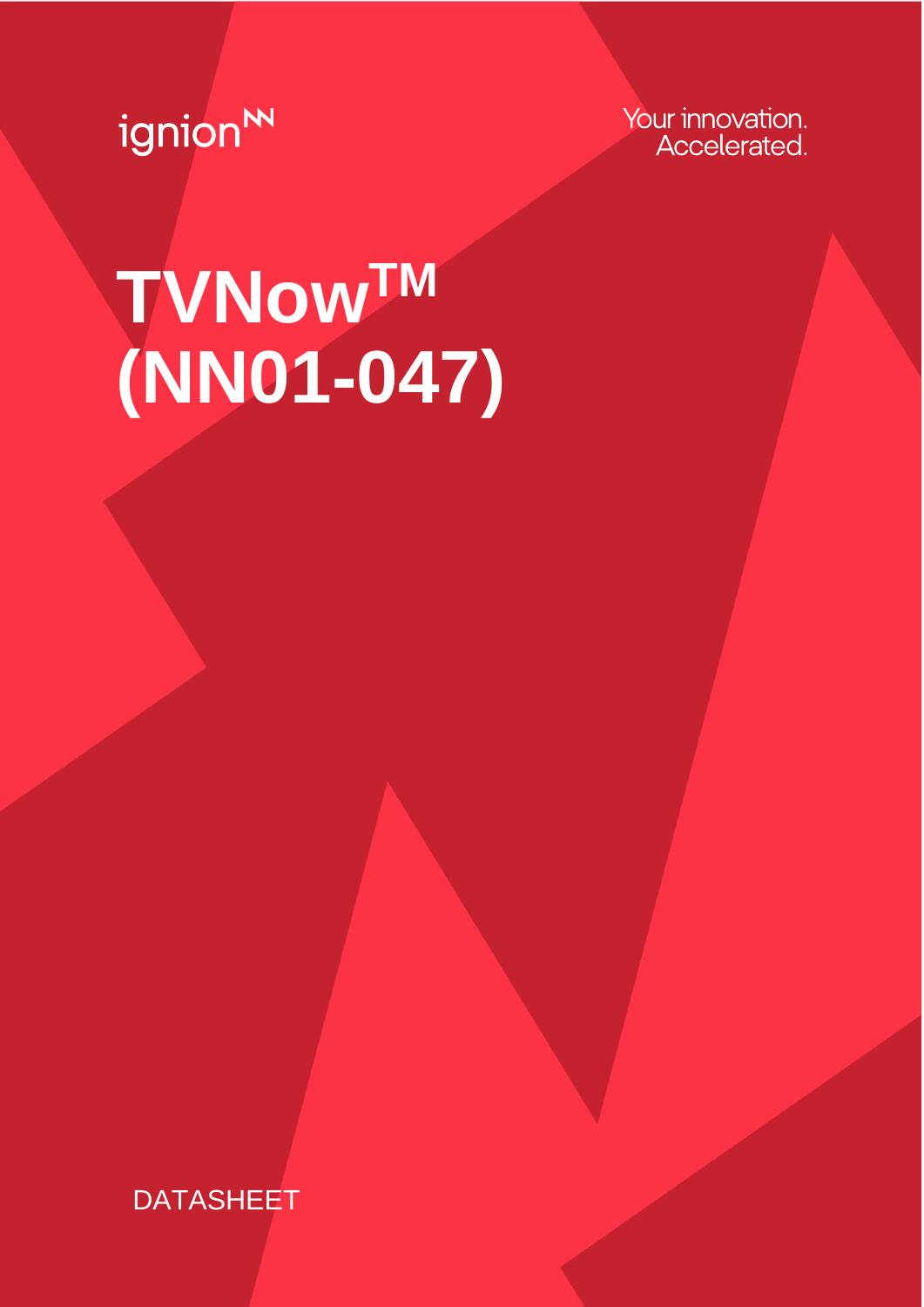### **TVNowTM (NN01-047): DVB-H (470 – 698 MHz &1670 – 1675 MHz)**

Ignion specializes in enabling effective mobile communications. Using Ignion technology, we design and manufacture optimized antennas to make your wireless devices more competitive. Our mission is to help our clients develop innovative products and accelerate their time to market through our expertise in antenna design, testing and manufacturing.

TVNow™ is an off-the-shelf internal antenna solution specifically designed for DVB-H applications, covering UHF and L-band requirements. TVNowTM minimizes your product development cost and time. The TVNowTM antenna is built on glass epoxy substrate. It combines small size and high performance making TVNow™ an optimal choice for your portable DVB-H applications. Its electrical and mechanical characteristics ensure design flexibility and optimal performance in devices such as: 2G & 3G enabled mobile phones, DVB-H enabled devices (PDAs, Ultra Mobile PC, Personal Media Player, Secure Digital cards), and many more.

### **Product Benefits**

- Reduced Form Factor
- Modularity SMD
- Superior Performance
- High Isolation (DVB-H and GSM)
- Accelerated Development Cycle



### **40 mm x 5.0 mm x 4.8 mm** (image larger than actual size)

PAT US 8,472,908 B2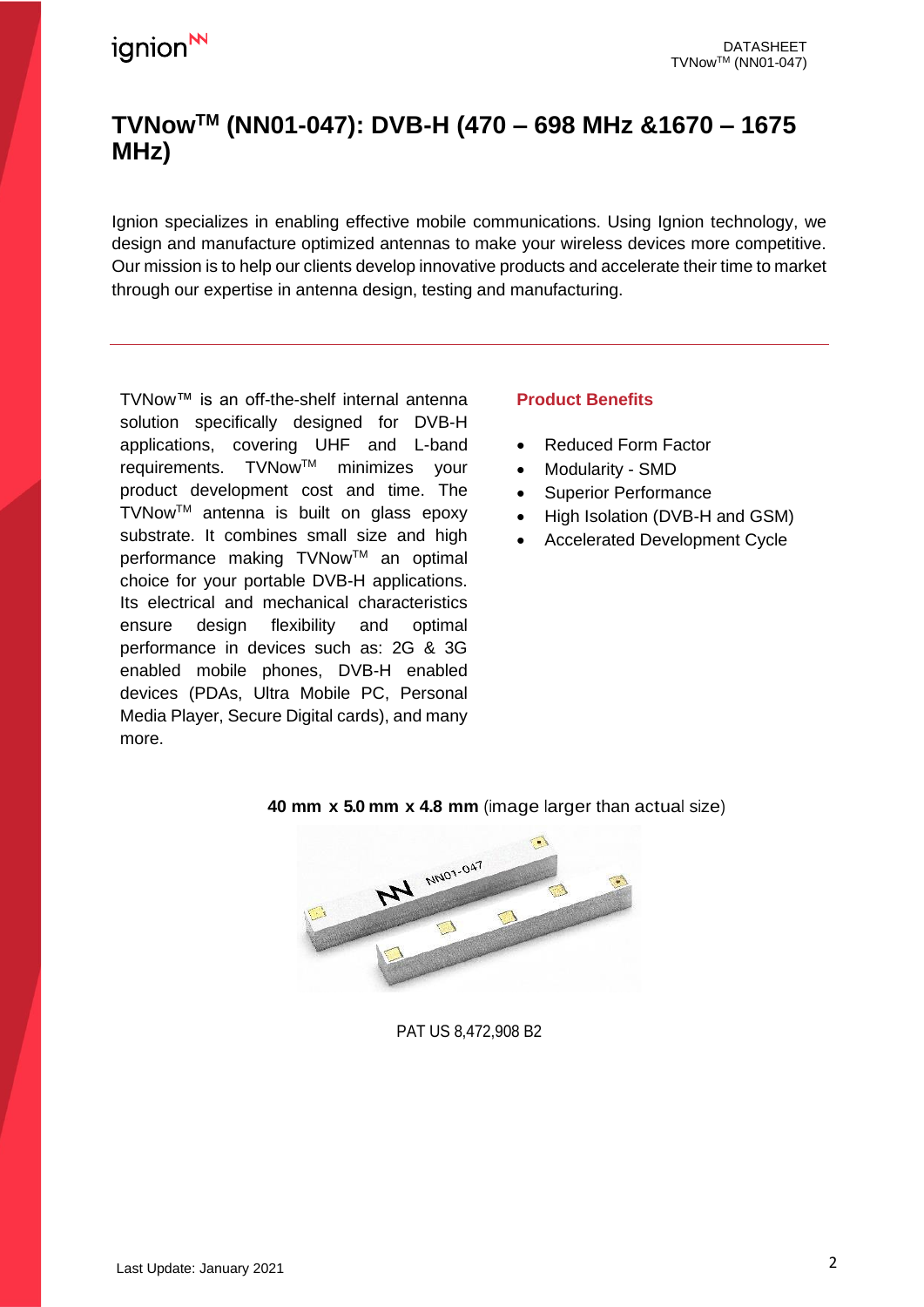## **TVNowTM Performance vs. UHF DVB-H Specs and in L US BANDS**



| <b>Technical Features</b>                 |                                          |
|-------------------------------------------|------------------------------------------|
| <b>Frequency Range</b>                    | $470 - 698$ MHz                          |
| <b>With GSM Coexistence</b>               | 1670 - 1675 MHz                          |
| <b>Gain Curve</b>                         | >2 dBi margin with DVB-H recommendations |
| <b>Radiation Pattern</b>                  | Omnidirectional                          |
| <b>Gain Flatness (horizontal diagram)</b> | $±2$ dB                                  |
| <b>Polarization</b>                       | Linear                                   |
| Weight (approx.)                          | 1.9 <sub>g</sub>                         |
| <b>Temperature</b>                        | -40 to +125 $^{\circ}$ C                 |
| Impedance                                 | 50 $\Omega$                              |
| Dimensions (L x W x H)                    | 40.0 mm x 5.0 mm x 4.8 mm                |

Measures from the evaluation board (107.0 mm x 42.7 mm x 1.0 mm)

See pictures of the evaluation boards, matching network configuration and graphs of the specs in the [User Manual.](http://www.ignion.io/files/UM_NN01-047.pdf)

For additional information, please visit [www.ignion.io](http://www.ignion.io/) or contact [info@ignion.io.](mailto:info@ignion.io)

If you need assistance to design your matching network, please contact [support@ignion.io,](mailto:support@ignion.io) or try our free-of-charge<sup>1</sup> **NN Wireless Fast-Track** design service, you will get your chip antenna design including a custom matching network for your device in 24h<sup>1</sup>. Other related to NN's range of R&D services is available at: <https://www.ignion.io/rdservices/>

<sup>1</sup> See terms and conditions for a free NN Wireless Fast-Track service in 24h at: <https://www.ignion.io/fast-track-project/>